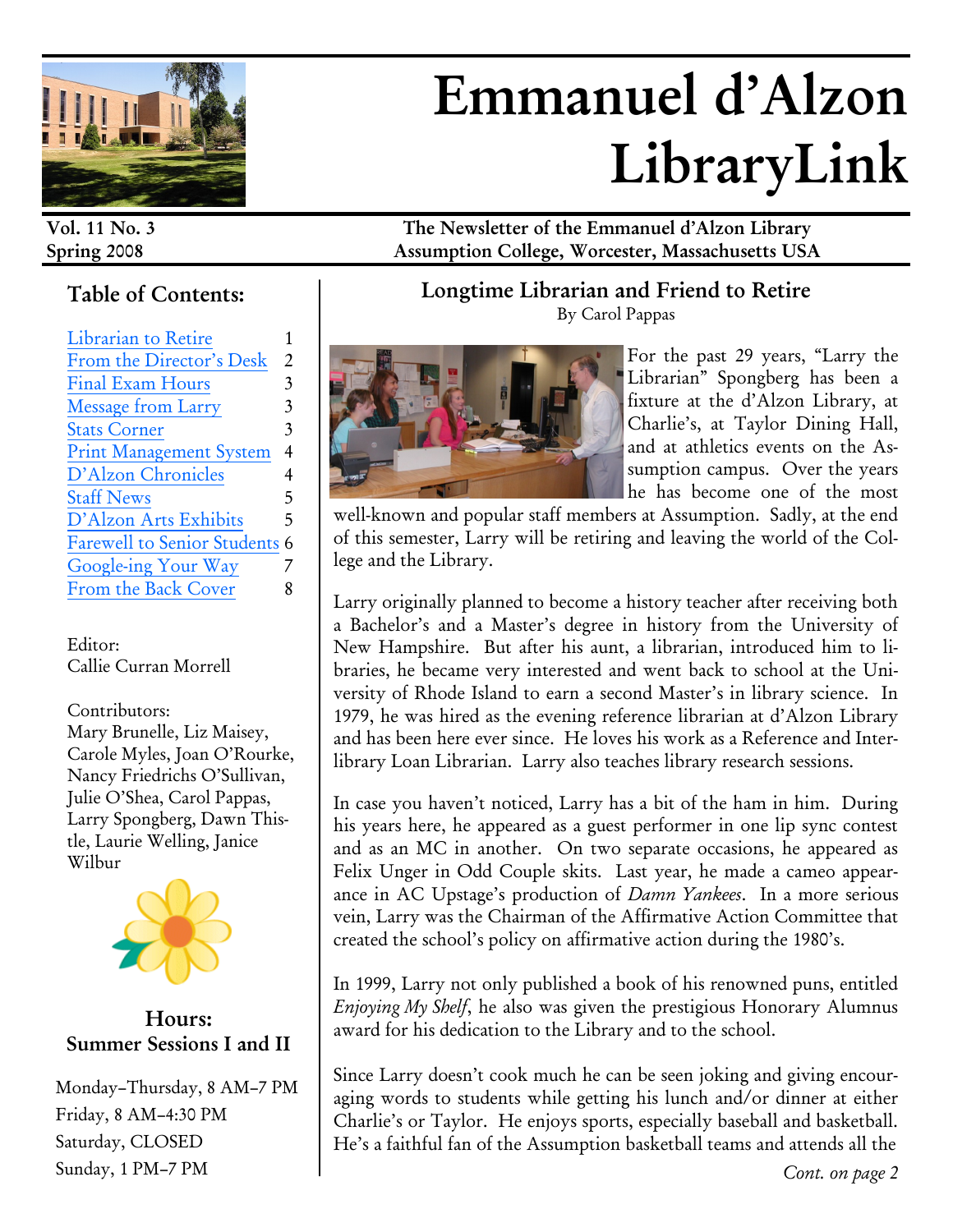# *Cont. from page 1*

games, where he can be seen cheering on the students, many of whom he knows from the Library. His friendly personality has enabled him to help countless students over the years—many who still remember him and ask about him 10 or 20 years after graduation. He wants each and every student to do well and does whatever he can to help them. His "greatest joy remains his frequent interaction with students over the years."

After he retires, Larry will have more time to spend enjoying his hobbies of reading, yard work and gardening, and stamp collecting, which he has not had enough time for during his Assumption career. He'd like to reconnect with some relatives and friends from his college days and to volunteer for his church in Paxton. He also plans to travel around New England. Despite his retirement, he will continue to visit Assumption for events and hopes to have the opportunity to fill in within various departments.

Larry says he will definitely miss the daily interaction with his colleagues and the students. He will be greatly missed in return.

Join us in saying goodbye at the "Luau for Larry" on Monday, May 5th, from 3:00–5:00pm in the Library.

Thank you and good luck, Larry!



On April  $1<sup>st</sup>$  we received a very large donation of books from the estate of Fr. Georges Tavard, A.A. Fr. Tavard passed away last August, leaving a marvelous collection of more than 5200 volumes. The collection focuses on theology, generally, but more specifically ecumenism, world religions, spirituality, Vatican II, the Bible, Mariology, Martin Luther, John Calvin, St. Bonaventure, and other topics. He was a lover of poetry, especially the French poets, and also collected works of literature, cookbooks, and even field guides to plants. While the vast majority of the collection is in French and English, Fr. Tavard also collected books in German, Dutch, Spanish, Italian, Latin, Portuguese, and Hebrew.

A prolific writer, Fr. Tavard wrote more than 50 books (many of which have been translated into multiple languages), about 300 journal articles, encyclopedia entries and book chapters, and about 60 newspaper articles, particularly for *The Catholic Times* and *The Catholic Reporter*. He also edited many books and journals. If these numbers are not exact, it is because I kept losing count!



Fr. Tavard's collection is currently being stored in the Library circulation area, waiting to be cataloged. Although these volumes will not be able to be housed as a separate, discrete collection, each catalog record will include a note indicating that the book is part of the Tavard Collection.

Several years ago Fr. Tavard presented the library with a sculpture of his head created for him by a friend, Sheila Frances Quinn. It is on display in the library near the Reference Desk. More information about Fr. Tavard can be found on the Assumptionist Web site at <http://www.assumption.us/Tavard/biography.htm> .

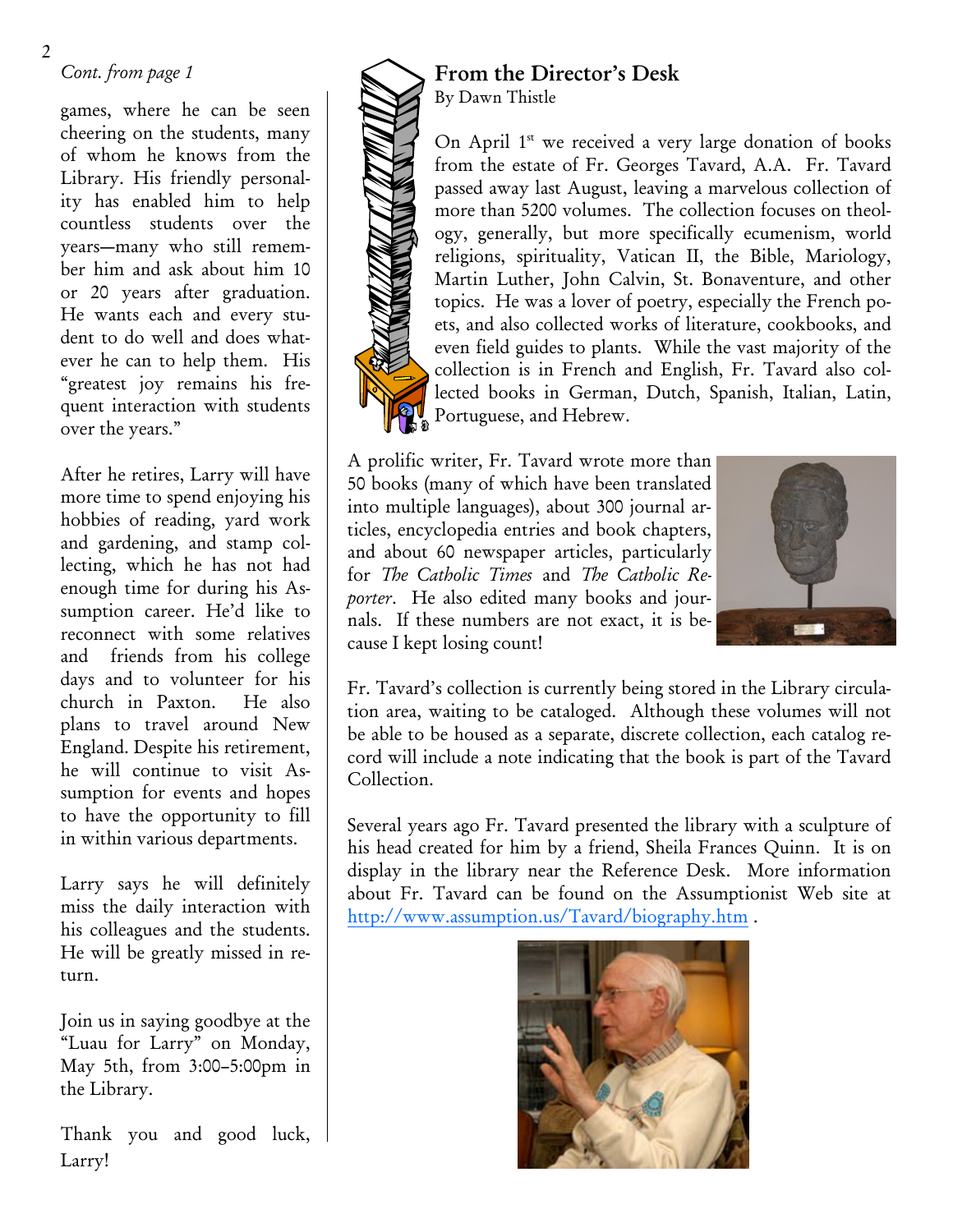

**Final Exam Extended Hours** By Larry Spongberg

The d'Alzon Library will be open during final exams as follows:

Monday, May 5 8 AM–1 AM [normal hours]

Tuesday–Thursday, May 6–8 8 AM–2 AM

Friday–Saturday, May 9–10 8 AM–Midnight

> Sunday, May 11 11 AM–2 AM

Monday, May 12 8 AM – 4:30 PM

As a reminder, no finals are scheduled for Tuesday, May 13, although the academic calendar originally had announced May 13 as an exam day.

The Library's summer hours are listed on the newsletter's cover page.

Good luck with finals and have a great summer.



# **A Retirement Message from Larry Spongberg**



I have enjoyed my 29-year span at the college. It has been challenging and fun to connect many students and other patrons with needed information. As you can guess, I also have had a great time including one or more of my puns in the process.

As I look forward to the next phase of my life, I plan to visit the Assumption campus frequently to see sporting and other events. If the need arises, I also hope to be available to fill in for various departments.

When I am not on campus, I look forward to catching up with various hobbies and other projects and taking trips around New England. Wherever I am, I plan to continue to "enjoy my shelf."

Thanks to all of you for a tremendous number of memorable and enjoyable experiences.

—Larry the Librarian



## **Stats Corner**

Here's a quick look at some Library statistics from the past year.

*Library instruction:* Our information literacy program continues to post strong numbers, with 92 instruction sessions and 1465 students taught over the past year (as of 4/18/08).

*Interlibrary loan*: It has been a record-breaking year for interlibrary loan activity. In terms of items Assumption patrons have requested to borrow from other libraries, we have already broken the previous annual records for the number of books requested, the number of copies (typically articles or book chapters) requested, and the number of requests overall. We're very happy that each year more and more patrons use this service.

Other libraries take advantage of our holdings as well. Our circulation department keeps very busy filling loan requests from other libraries.

| ILL Activity for FY07-08 (as of 4/18/08) |      |
|------------------------------------------|------|
| $\#$ of requests borrowed by Assumption  | 1929 |
| $\#$ of requests lent by Assumption      | 2391 |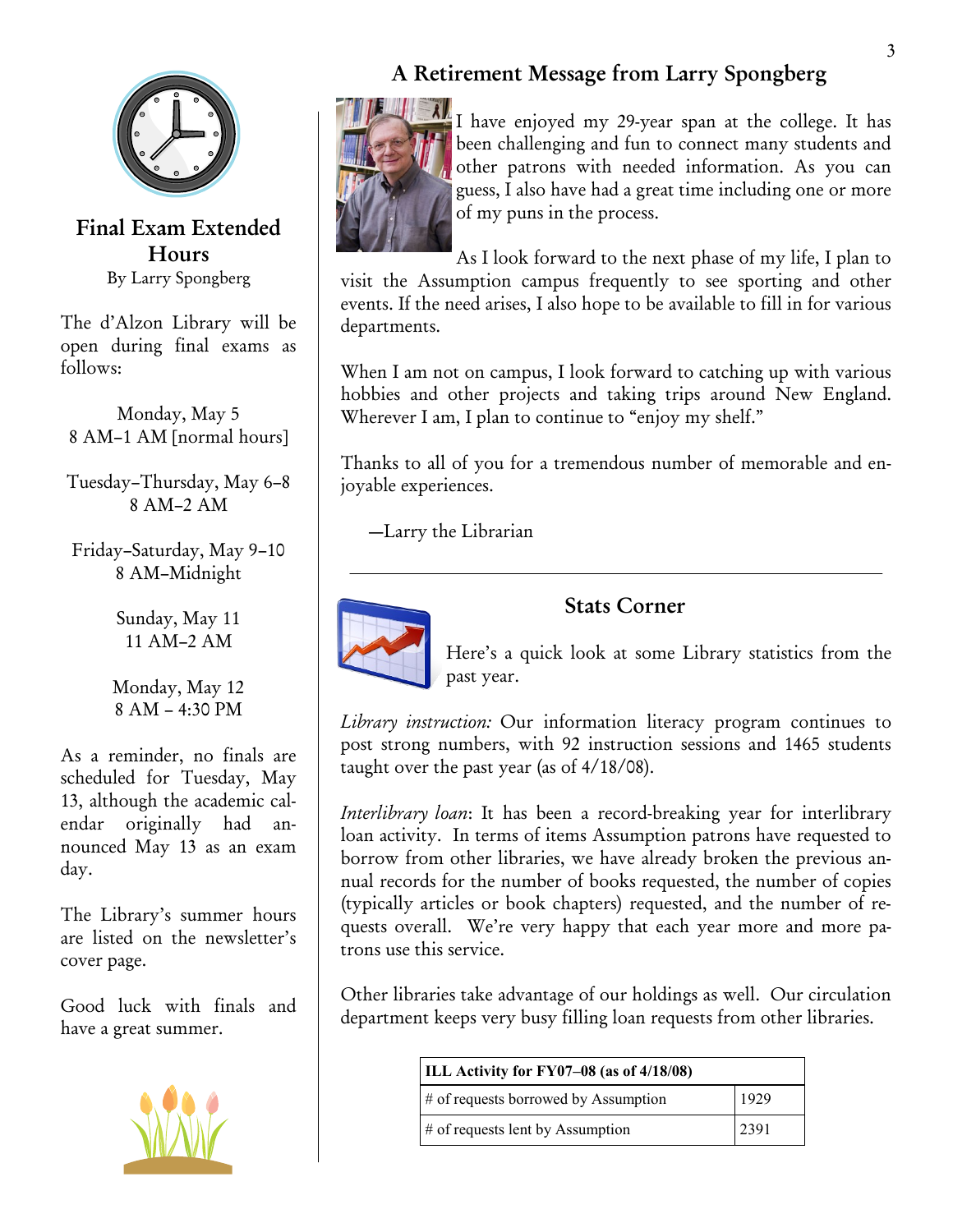#### **Print Management System a Success** By Laurie Welling

Since introducing GoPrint, the library's Print Management System (the touch screen next to our main printer) in the spring of 2006, we have saved 140,000 sheets of paper. At 500 sheets per ream, that is almost 300 reams of paper or 30 boxes of paper. Assuming 1 tree makes 16.67 reams of copy paper, we've saved approximately 17 trees!

How have we managed to save so much paper? When library users send print jobs to the printer, they stop at the GoPrint Station to release their print jobs to the printer. This intermediary step allows users to delete unintended or unwanted print jobs. Print jobs not released at the Print Station are automatically deleted from the system after a set period of time.

The library continues to offer free printing, and it is our intention that, through ongoing print management, paper waste will remain at a minimum, thereby lowering our costs of providing free printing and doing our part for the environment.



#### *D'Alzon Chronicles* **Debuts at Library** By Carole Myles

*D'Alzon Chronicles*, a series of three library "instructomercials" (instructional commercials), premiered to a standing-room-only audience on April 15<sup>th</sup> at the Library in honor of National Library Week 2008. In order to promote *D'Al-*

*zon Chronicles* to the Assumption community, Library staff channeled Hollywood glamour with a well-publicized "World Premiere," complete with a red carpet and a popcorn machine. The student directors, along with Library staff, spoke about the yearlong project and then screened



the first two episodes for an audience of 65 people. The third, and final, episode will be finished soon, and all will be made available on our Library Web site and YouTube.

The first instructo-mercial features student actor Mike Lepore and "Larry the Librarian." The segment focuses on Mike, a procrastinating college student, who begins work on his research paper late at night, despite his disruptive roommates. Mike eventually falls asleep at his desk. A ghost-like Larry appears by his side and wakes Mike, offering to guide him to the Library and assist him with the beginning of the research process. At the Library, Mike learns about the Library's late night hours, laptop borrowing, and online catalog for finding books. Mike eventually wakes in his dorm room and finds a library book next to him.

In the second segment, Mike continues his research lesson with "Carole the Princess Librarian," who teaches him how to find scholarly articles



from an online database. Both actors are miniaturized so they appear within a computer screen. At the end of this segment, Mike is pleased that he has all this information for his paper. However, he contemplates plagiarizing a paragraph from an article that's

perfect for his paper, and he believes no one will notice. The third segment, which is still in the works, will focus on how bleak Mike's future will look if he plagiarizes.

Filming for this series was made possible by a \$5000 grant, awarded by the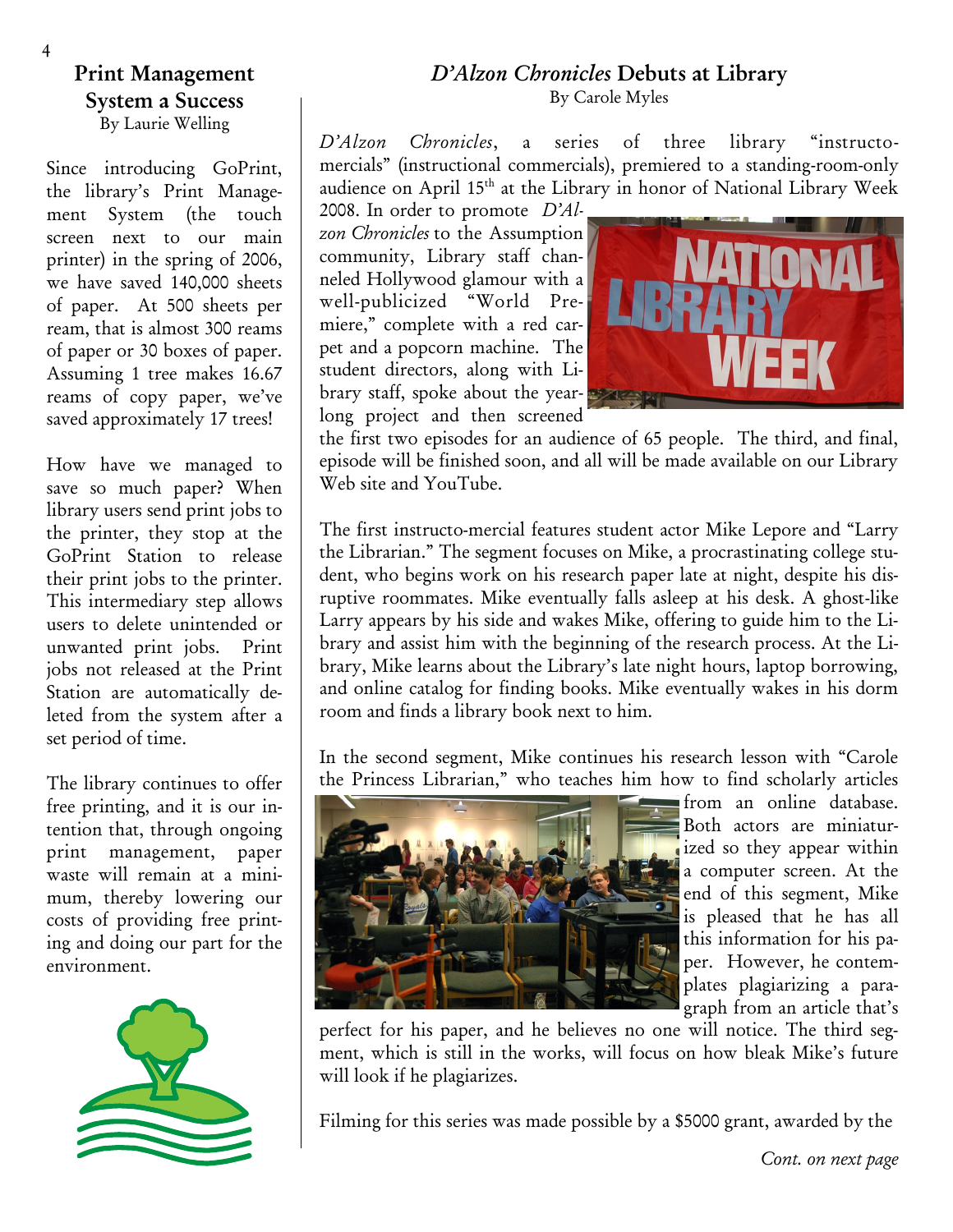Institute of Museum and Library Services through the Library Services and Technology Act (LSTA) and administered by the Massachusetts Board of Library Commissioners. This past academic year (07-08) the project was undertaken as an independent study in advanced television production by several students and overseen by John Hoover, an adjunct professor in the Theater and Television Arts Department, all in conjunction with Library staff. The most experienced students acted as directors/producers while the newer students filled in as crew. Students were involved in every step of the project, from scripting and acting to filming and editing.

We'd like to thank Bridget Carr, Lisa Keeney, Tom Sleeper, Mike O'Connor, and Brittany Ford for their tremendous efforts on this project. Thanks is also due to Mike Lepore for such generosity with his time and excellent acting.

Keep an eye on our Web site for the finished product!



# **Staff News**

**Callie Curran Morrell** and **Carole Myles** presented a virtual poster session entitled "Instructo-mercials: Teaching Students on Their Turf" at the Association of College and Research Libraries, New England Chapter's annual conference. This year's conference theme was "Media and Popular Culture: Effects on Academic Libraries" and was held at the University of Connecticut.

**Anne Fescharek**, former late-night supervisor, has resigned. We thank her for her service and wish her well.



# **Recent d'Alzon Arts Exhibits**

By Joan O'Rourke



Graphite rubbings on tracing paper lined the walls of the first floor of the **Example 15** Library last month. The rubbings were the works of Judith Leemann,

artist, writer, educator, and Lecturer in Art at Assumption College. Leemann's work was on display March 10<sup>th</sup>–April 18<sup>th</sup>. At the Opening Reception, Leemann spoke eloquently about her exhibit of over one hundred rubbings, part of her series on "the use and abuse of ornamental outlines," which takes its title from a chapter in Jill Fell's *Alfred Jarry: An Imagination in Revolt*. The graphite rubbings were made at the Catwalk artist residency in Catskill, N.Y. Leemann explains her technique as, "photographs of local gravestones transformed into cut paper silhouettes. These become plates from which to take a rubbing." This unique exhibit was enjoyed by all.

Our current art exhibit, the *Senior Seminar Art Show,* highlights works by Assumption students Tara Fountain, Angela Gaulke, Jess Kingston, and Lauren Padula, and is on display April 21<sup>st</sup>-May 9<sup>th</sup>. The Opening Reception on April 23rd featured student gallery talks. Thanks to Jess Kingston for her colorful poster promoting the event.

Please stop by before May 9<sup>th</sup> to see the masterpieces created by our own students.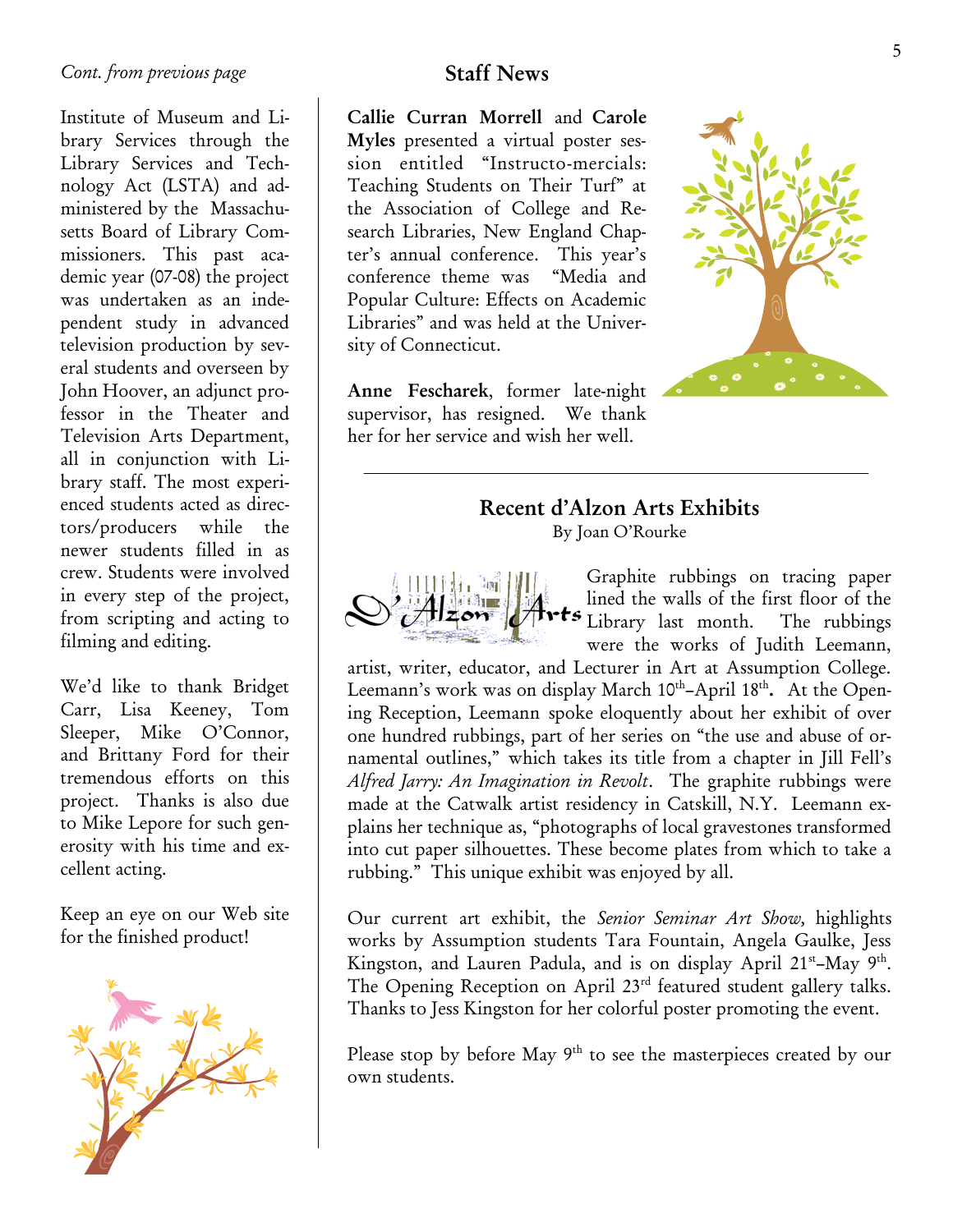# **Farewell and Good Luck to our 2008 Senior Student Staff**

By Janice Wilbur

This year the Library must say goodbye to eight graduating students who have been among the most dedicated workers the Library has had. We asked the students to tell us about their time at the Library and their plans for the future.



**Jenn Greenwood** — I am graduating with a degree in Organizational Communication and am currently looking for a job in the business field, preferably in Massachusetts. Working at the Library was a great experience and very beneficial. I have met many great people, and learned to work alongside other students. Not only did I get to help students and faculty and assist with borrowing, I had fun while working as well, especially

enjoying Larry's jokes. Janice was the best supervisor and made sure all the students were comfortable doing their jobs (and even invited us over for dinner for a homecooked meal!). It has been a great experience and I will miss it!

**Lee Maleno** — I plan on becoming a youth minister at a church after I graduate. My library experience for the past two years has been great, and I have learned a lot from it. I would recommend working at the Library, especially if you have an interest in working on campus.





**Allissa Tatro** — After graduation, I will work as a Client Support Specialist at Meditech in Framingham. The Library has been a great experience throughout my four years here. It was great to work with many of the other students who also have a work-study job at the Library. I learned many things throughout my time, such as sending ILL's (inter-library loans), shelving books, and helping students and faculty with research. Al-

though my time wouldn't have been complete without Larry's daily puns....

**Amy Trombatore** — After graduation, I have accepted a job to be a kindergarten teacher at a private school in Peabody, Mass. In my two years as a work-study student at the Library, I worked at the front desk assisting patrons with individual needs and occasionally as an assistant for the reference librarians. I enjoyed working with Larry, Carole, Callie, and Mary in the reference section the most. I also spent one summer working full time at the Library, helping with inventory and getting to know all of the activity that goes on behind the



scenes. During my summer work I helped prepare the Library for the upcoming fall semester by cleaning, making new signs and posters, and preparing for the annual book sale. I hope to stay in touch with all of the Library staff after graduation.



**Lauren Miller** — My library experience has been great over the past four years as I have come to know the staff and students well. I will miss everyone so much and want to thank you all for being so friendly and making it a nice environment to work in. I love how the READ poster of Craig and me from freshman year is still hanging up around the library. This past semester I've been busy working part time at a biotech company, as well as for the Library.After graduation, I will continue to work at Blue Sky Biotech, Monday through Friday. I'll be graduating

with a major in Biology, a Biotech concentration, and a minor in Human Services. Over the summer, I'll continue to job search to see what else is out there for me, particularly around the Boston area. Thank you so much for my experiences here at Assumption College. I have met many great people that I won't forget!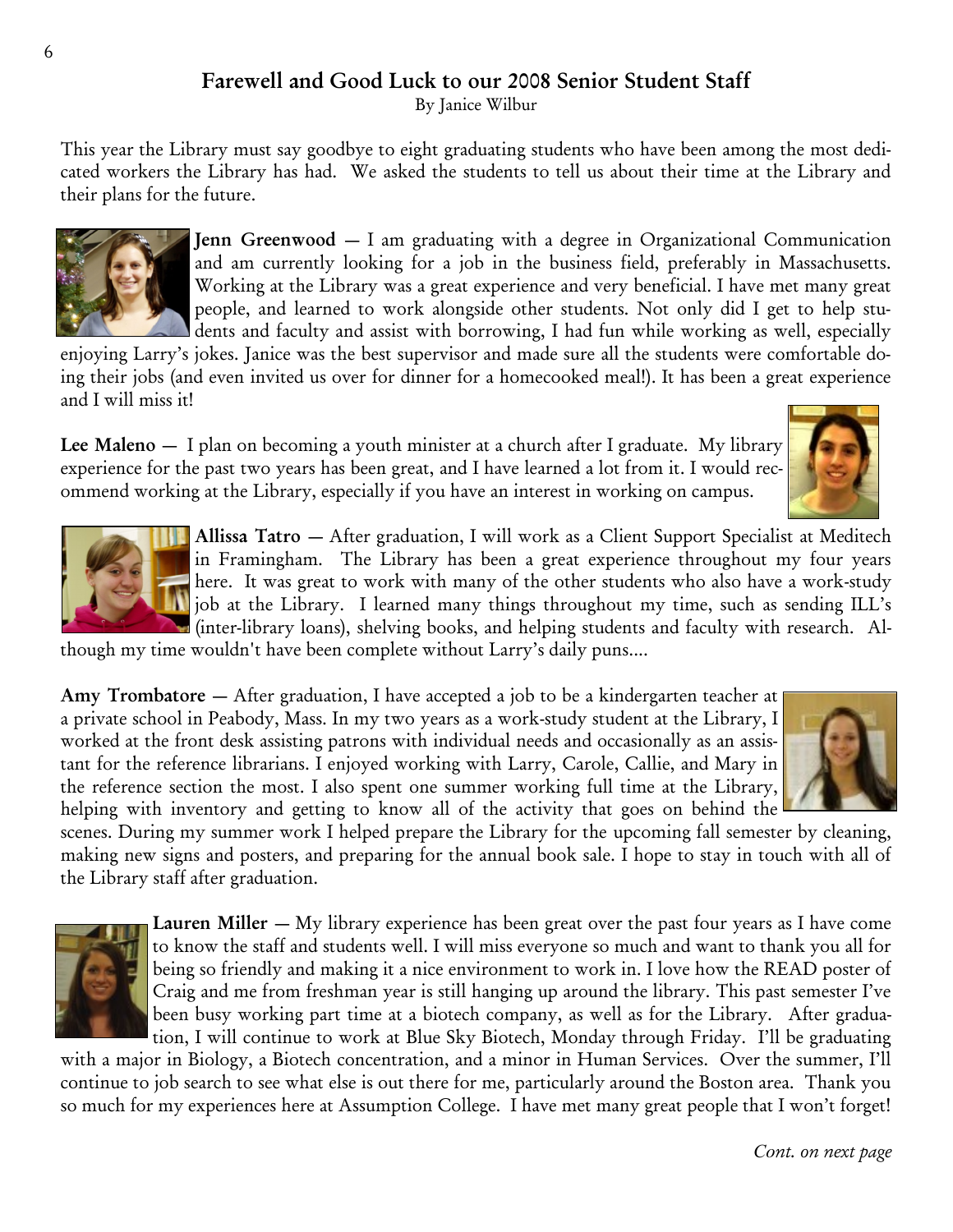#### *Cont. from previous page*

**Jon Ricciarelli** — Hopefully after graduation, I will be in the Rhode Island Municipal Police Academy. As an evening worker, I haven't worked with everyone too much over the past four years here, but it was a pleasure the few times that I was able to. Closing for Paul was a great experience as he was an excellent supervisor, making sure I always had something good

to do! As for Larry, what else can be said about him? Larry Spongberg is the d'Alzon Library!!! His jokes always filled the room with laughter and I will miss him greatly after I leave Assumption.

> **Craig Devaney** — Upon graduation I will be spending one last summer down the Cape where I will relax and work at my summer job one more time. In the fall, I'll be starting a job in sales, probably/hopefully at Tech Target, an IT Media company based out of Needham. My time here at Assumption has been great and leaving will be tough, but I do feel

prepared to go out into the "real world" now. Working at the Library helped me manage my time, and I attribute part of my success here to the whole work-study experience. Thanks to everyone at the Library and the faculty/staff of Assumption.

**Ross Dubuc** — First of all I want to thank everyone at d'Alzon for being so nice and supportive over my four years working here. I'm going to miss opening with Janice, closing with Paul, and hearing great Larry jokes every time I work. I wish him the best of luck in his retirement, I'm sure he will be missed by everyone. I am not fully sure what the future

holds for me, as I have been interviewing with several companies but nothing is certain at this point. No matter what I end up doing, my experiences here will help me be successful in the business world.

> **-ing Your Way to Scholarly Research** By Nancy Friedrichs O'Sullivan

On April 9<sup>th</sup> Library intern Nancy Friedrichs O'Sullivan presented a workshop on Google and Google Scholar to fourteen participants, made up of faculty, staff, and students. The session began with demonstrations of some tricks using the basic Google interface. Did you know that you can convert Celsius into Fahrenheit by typing "120C in F"? Or meters into feet with "520 meters in feet"? Or Curt Schilling's baseball statistics by typing "Curt Schilling statistics 2000…2007"?

The workshop also highlighted Google Scholar ([www.scholar.google.com](http://www.scholar.google.com)), which uses Google's interface but retrieves only scholarly results. Think of Scholar as just another tool in your research toolkit, to be used like a broom that sweeps up the loose ends of your research after you have used the Library catalog and databases.

If you are using it on campus, Google Scholar will recognize that you are an Assumption patron. If off campus, select "Scholar Preferences" (to the right of the search box) and enter "Assumption College" under Library Links; then check the box that appears. The results of Google Scholar searches will now be linked to resources available through d'Alzon Library.

Once you search, look in your results for items tagged "Full-Text @ My Library." Clicking this link will lead you to our Library Web site, where you can find the full text of the article. If there is no tag, click on the article title. If the full text of the entire article is not available online for free, remember: NEVER pay for an article. We almost always can acquire it for you for free through interlibrary loan instead!

Become a Google Power User and give Google Scholar a try!





7